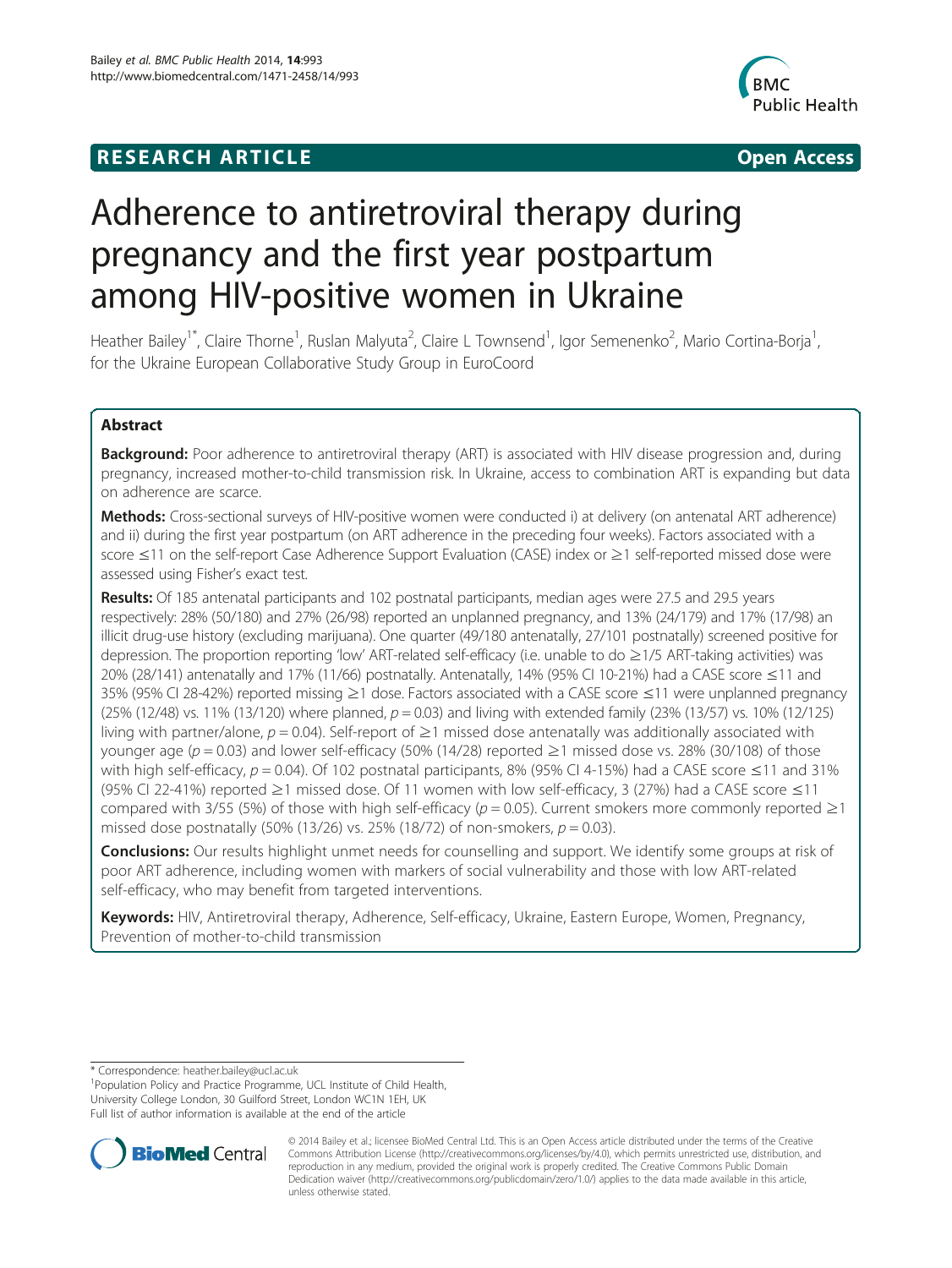## Background

Ukraine is a lower middle-income country which, along with Russia, accounts for around 90% of new HIV infections in Eastern Europe  $[1]$  $[1]$  – a region with an injecting drug use (IDU)-driven epidemic which continues to accelerate, in contrast with worldwide trends [[2\]](#page-9-0). Newly diagnosed HIV infections in Ukraine are now equally distributed between women and men with adult HIV prevalence >1% overall [\[3\]](#page-9-0). In 2011, AIDS-related morbidity and mortality rates were 8.2 and 20.1 per 100,000 population respectively and 44% of AIDS diagnoses were in individuals not previously aware of their HIV infection [[3](#page-9-0)].

Scale-up of antiretroviral therapy (ART) has been slow, but access to combination ART (cART) for HIV-positive pregnant women in Ukraine expanded following the shift in 2007 from a World Health Organisation (WHO) Option A policy (i.e. cART for women with treatment indications and zidovudine monotherapy (ZDVm) for those who require ART for prevention of MTCT (PMTCT) only) to an Option B policy (i.e. cART for all HIV-positive pregnant women) [[4\]](#page-9-0). Antenatal cART coverage reached 60% in 2010 and 80% in 2011 [\[3,5](#page-9-0)]. Access to cART among the general population is also improving: of ART-eligible individuals in HIV care in 2011, around 70% were receiving cART [\[3](#page-9-0)], up from 48% in 2009 [[6\]](#page-9-0). The success of expanded cART coverage in improving health outcomes depends on adherence to treatment, low levels of which are associated with HIV disease progression, mortality and development of de novo resistance to antiretroviral drugs [[7-9\]](#page-9-0). During pregnancy, a compromised virological response to cART also increases risk of mother-to-child transmission (MTCT) of HIV [[10](#page-9-0),[11](#page-10-0)], including of drug resistant virus [[12\]](#page-10-0). Lower levels of adherence to ART during pregnancy have elsewhere been associated with use of illicit drugs, alcohol and tobacco [[13-15](#page-10-0)], although not consistently [\[16,17](#page-10-0)], possibly because of the importance of context-specific factors, particularly availability of harm reduction services [\[18](#page-10-0)]. Access to opioid substitution therapy in Ukraine is poor, with only 6,632 of an estimated 250,000 people injecting opiates receiving methadone or buprenorphine by the end of 2011 [\[3](#page-9-0)].

Information on adherence to ART during pregnancy and postnatally is essential for the strengthening of PMTCT and treatment programmes in Ukraine, where second-line ART options are currently lacking [[19](#page-10-0)]. To our knowledge, there are no published data on ART adherence in Ukraine and little information available on adherence more widely in Eastern Europe, particularly among childbearing women, who may have different levels of and motivations for adherence than the general population [\[20](#page-10-0)]. In other settings, the immediate postpartum period has been found to be a time of high risk for poor ART adherence [\[13,14,21](#page-10-0)-[23](#page-10-0)]. The aim of this study was to investigate levels and determinants of selfreported ART adherence during pregnancy and the first year postpartum among women with HIV in Ukraine.

## Methods

The European Collaborative Study (ECS) is an observational cohort study of HIV-infected pregnant women and their infants, active in Ukraine since 2000. At the time of this study, the ECS was enrolling around 30% of HIV-positive pregnant women in Ukraine at seven regional HIV/AIDS centres [\[5\]](#page-9-0). Linked anonymous data are collected on maternal and delivery characteristics and infant infection status, following informed consent.

For this investigation of ART adherence during pregnancy and postnatally, two cross-sectional surveys were conducted. The antenatal survey took place at three maternity hospitals among women who had taken ≥4 weeks of antenatal ART, who were invited to participate during their postnatal hospital stay (typically of ≥3 days). The postnatal survey took place at six HIV/AIDS centres among women attending between 1 and 12 months postpartum for routine infant follow-up and ongoing HIV care, who were currently on ART. See the Acknowledgements section for a full list of participating sites and information on ethics and institutional approvals. Survey participation was open to all women meeting the eligibility criteria, regardless of whether they were enrolled in the ECS. Participants gave informed consent and completed a paper-based questionnaire. Unique study identifiers allowed clinicians to refer women for additional support where necessary, while ensuring participant anonymity to researchers.

The survey period was from July to December 2011, with extension to April 2012 for sites with operational problems (e.g. periods of ward closure). We constructed indirect measures of survey participation for the main six-month study period. For the antenatal survey, the number of surveys returned was calculated as a proportion of the 240–300 deliveries to HIV-positive women at participating hospitals over the main six-month survey period (of whom 90% were estimated to be eligible [\[5](#page-9-0)]). For the postnatal survey, data from a postnatal cohort nested within the ECS on number of women attending HIV care postnatally were used to calculate participation rates. There were fewer postnatal than antenatal participants because only around a fifth of women continue ART after delivery in Ukraine, with many of the remainder not yet meeting eligibility criteria for treatment [\[24](#page-10-0)]. Survey responses were matched to ECS data using maternal date of birth, date of delivery, infant sex and centre, and characteristics of survey participants compared with those of women who did not participate to explore the survey population's representativeness. Associations between adherence and clinical characteristics were explored in the subgroup with ECS data available.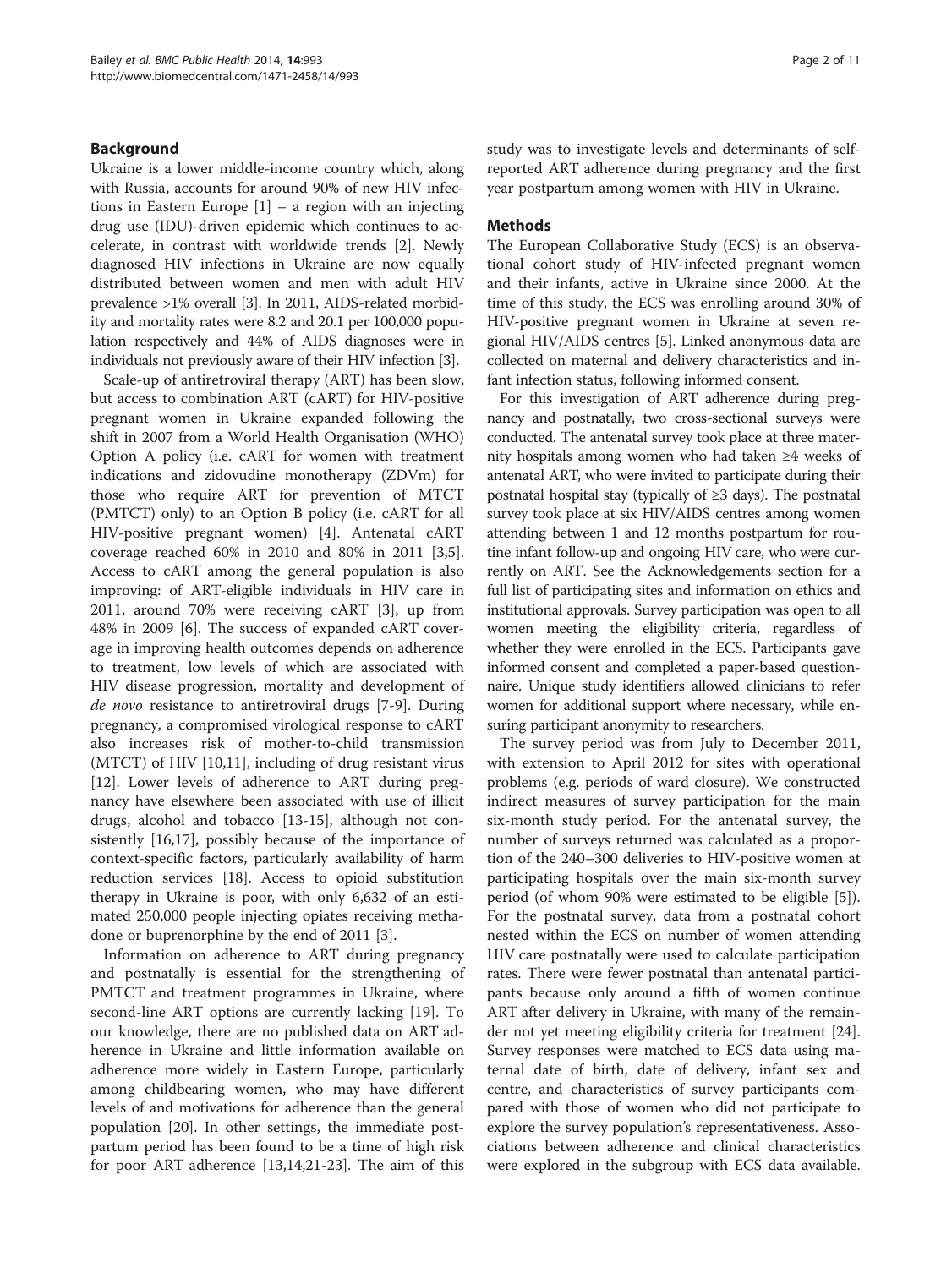Data collected in the adherence surveys included ART adherence, socio-demographic characteristics, health behaviours, disclosure of HIV status, experience of ART side effects, reasons for missed doses of ART (from the AIDS Clinical Trials Group adherence tool [\[25](#page-10-0)]), symptoms of depression and ART-related self-efficacy. Women's perceptions of the risks and benefits of ART for PMTCT were explored using questions from the NIAID Adult AIDS Clinical Trials Group supplemental antepartum adherence questionnaire [\[26](#page-10-0)]. Postnatally, women were asked if and how their adherence had changed following delivery (question adapted from Mellins et al. [\[13\]](#page-10-0)).

## Definitions

Self-reported adherence to ART was measured using the Case Adherence Support Evaluation (CASE) index tool. Answers to three questions (on difficulty taking medications on time, frequency of missed doses, and timing of last missed dose) give a score of between 3 and 16, with higher scores indicating better adherence [[27](#page-10-0)]. Previous studies validating this tool against viral load have determined best score cut-offs for defining 'poor' ART adher-ence to be ≤10 [[27](#page-10-0)], ≤11 [\[28\]](#page-10-0) and ≤12 [\[29\]](#page-10-0); in this study, a score of ≤11 was chosen as it showed the greatest association with viral load measures in validation analyses (data not shown). Responses were also categorised according to whether any missed doses were reported (one potentially valid approach [[30\]](#page-10-0)); ' $\geq$ 1 missed dose' referred to the whole of pregnancy in the antenatal survey, and the preceding four weeks in the postnatal survey.

Symptoms of depression over the last month were measured using Patient Health Questionnaire-2 Screening Questions from the Primary Care Evaluation of Mental Disorders [\[31\]](#page-10-0), with a positive depression screening test result defined as self-reported anhedonia and low mood, or one of these and a positive response to an enquiry about the need for help [\[32\]](#page-10-0).

ART-related self-efficacy was measured using five questions adapted from the HIV Treatment Adherence Self-Efficacy Scale [\[33\]](#page-10-0). Participants indicated their level of confidence from 'could not do' [0 points], 'fairly confident I could do' [1 point] and 'confident I could do' [2 points]. Women answering all five questions and scoring <5 were defined as having low self-efficacy. Two questions about help-seeking self-efficacy were also included.

## Data analysis

Univariable comparisons were assessed with the  $\chi^2$  test and the Fisher's exact test for categorical variables and the Wilcoxon Mann–Whitney test for medians; unless otherwise stated, p-values were obtained using two-sided Fisher's exact tests. Multivariable analyses were not conducted, because the number of participants and intercorrelation of many factors associated with poor adherence

meant that statistical power was insufficient to adjust for confounding. The aim of this work was to characterise women likely to benefit most from targeted adherence support, rather than to establish the relative importance of independent factors. Data were managed using REDCap electronic data capture tools hosted at University College London Institute of Child Health [\[34](#page-10-0)]. Statistical analyses were performed using STATA version 11.0 (StataCorp, LP, College Station, Texas, USA).

## Results

A total of 287 women participated in the surveys (185 in the antenatal and 102 in the postnatal survey); seven women completed both surveys. Participant characteristics are shown in Table [1](#page-3-0). Of the 185 antenatal study participants, 106 took part during the main six-month survey period, giving a participation rate among eligible women of 39-49% (based on 240–300 HIV-positive women delivering at participating hospitals in this period, of whom an estimated 90% - i.e. 216–270 - had taken ≥4 weeks of antenatal ART and thus met eligibility criteria). Of the total 102 postnatal participants, 63 took part during the main six-month survey period at five HIV/AIDS centres with denominator data available; these 63 women were estimated to represent 75% (63/84) of women on ART at their first visit to the HIV/AIDS centre following delivery.

Postnatal participants completed the survey a median of 5.3 months after delivery, and were a median of two years older than antenatal participants. Around three-quarters in each group were living with a husband or partner (Table [1\)](#page-3-0). In the antenatal survey, 15% ( $n = 20$ ) of the 132 women living with a husband or partner were also living with other adult family members, while in the postnatal survey this proportion was 14% (11/80). Overall, women living with their family were younger (median age 26.6 years vs. 28.6 years for women living only with a partner or alone in the antenatal survey, Wilcoxon-Mann– Whitney test  $p = 0.02$ ) and more likely to have had an unplanned pregnancy (36% (21/58) vs. 23% (27/120) of those living only with a partner or alone,  $\chi^2$  = 3.73  $p$  = 0.05). This was also the case in the postnatal survey group, although comparisons were not statistically significant; women living with their family had a median age of 27.9 years vs 29.9 years for the rest of the group (Wilcoxon-Mann– Whitney  $p = 0.27$ , and 36% (8/22) had an unplanned pregnancy vs. 24% (18/75) of those living with a partner only or alone ( $\chi^2$  = 1.33  $p$  = 0.25).

ECS data were available for 97 (52%) of antenatal and 44 (43%) of postnatal participants at the time of analysis; clinical and treatment data on this sub-group are shown in Table [2,](#page-4-0) along with ECS data on women who did not participate in the adherence surveys. In the antenatal survey, 12% of women were taking mono/dual therapy (Table [2](#page-4-0)). Of those on cART and reporting their regimen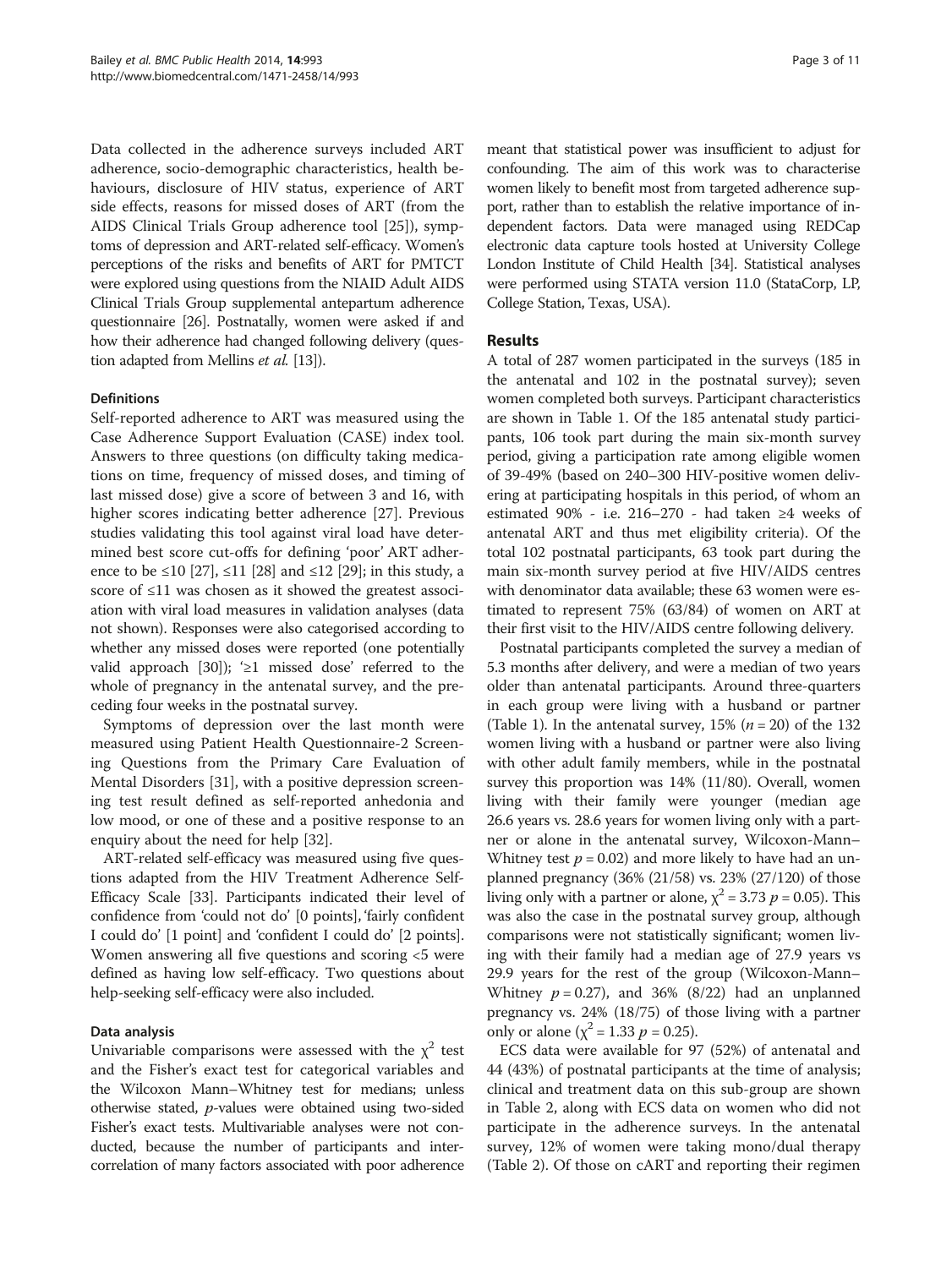<span id="page-3-0"></span>

|                                                                           | Antenatal survey<br>$(n = 185)$ | Postnatal survey<br>$(n = 102)$ |
|---------------------------------------------------------------------------|---------------------------------|---------------------------------|
| Median age at<br>participation (IQR)                                      | 27.5 years<br>(25.0, 30.9)      | 29.5 years<br>(25.9, 33.5)      |
| Median time since<br>delivery (IQR)                                       | 1 day (1, 2)                    | 5.3 months (2.4, 7.8)           |
| <b>Marital status</b>                                                     |                                 |                                 |
| Married                                                                   | 100 (54%)                       | 55 (54%)                        |
| Cohabiting                                                                | 51 (28%)                        | 23 (23%)                        |
| Single                                                                    | 34 (18%)                        | 24 (24%)                        |
| Pregnancy unplanned                                                       | 50 (28%)                        | 26 (27%)                        |
| Living with <sup>+</sup>                                                  |                                 |                                 |
| Husband/partner                                                           | 132 (72%)                       | 80 (79%)                        |
| Extended family<br>(including parents)                                    | 60 (33%)                        | 23 (23%)                        |
| Living as only<br>adult in household                                      | 12 (7%)                         | 13 (13%)                        |
| Disclosure of HIV status <sup>†</sup>                                     |                                 |                                 |
| To husband/partner                                                        | 135 (74%)                       | 80 (79%)                        |
| To family or friend(s)                                                    | 108 (59%)                       | 55 (54%)                        |
| To no one at all                                                          | 16 (9%)                         | 7 (7%)                          |
| Do you have someone<br>you can rely on to help<br>you care for your baby? |                                 |                                 |
| Yes                                                                       | 164 (91%)                       | 89 (88%)                        |
| No                                                                        | 17 (9%)                         | 12 (12%)                        |
| Smoking, alcohol<br>and drug use <sup><math>†</math></sup>                |                                 |                                 |
| Current smoker                                                            | 49 (27%)                        | 28 (28%)                        |
| Current alcohol use                                                       | 168 (9%)                        | 8(8%)                           |
| Ever used marijuana                                                       | 25 (14%)                        | 15 (15%)                        |
| Ever used illicit drugs<br>other than marijuana                           | 24 (13%)                        | 17 (17%)                        |
| Severity of ART<br>side effects                                           |                                 |                                 |
| Not bothered by side<br>effects or only slightly                          | 132 (75%)                       | 76 (76%)                        |
| Somewhat or terribly<br>bothered by side effects                          | 44 (25%)                        | 24 (24%)                        |
| Use of support services <sup>+</sup>                                      |                                 |                                 |
| Currently using support group                                             | 10 (5%)                         | 21 (21%)                        |
| Currently using peer<br>counselling                                       | 10 (5%)                         | 27 (26%)                        |
| Currently using social services                                           | 40 (22%)                        | 28 (27%)                        |
| Currently using adherence<br>programme                                    | 4 (2%)                          | 39 (38%)                        |

† Groups not mutually exclusive.

in full, 91% (86/94) in the antenatal survey and 80% (47/ 59) postnatally were taking a ritonavir-boosted lopinavirbased regimen. Most women (antenatal: 72% (102/142),

postnatal: 56% (40/72)) were taking six antiretroviral pills a day. Postnatal participants were more likely to have WHO stage 3–4 disease (39% (16/41) vs. 22% (19/86) of antenatal participants,  $\chi^2$  = 3.99  $p$  = 0.05) and had been taking ART for longer (Table [2,](#page-4-0) Wilcoxon Mann–Whitney test  $p < 0.01$ ), reflecting their indications for treatment rather than for PMTCT only. Of note, adherence study participants had higher levels of education compared with women enrolled in the ECS only (92% (35/38) remained in full-time education until ≥17 years of age vs. 74% (595/ 799) of women in the ECS only, Fisher's exact test  $p =$ 0.01).

A quarter of women screened positive for depression (49/180 antenatally and 27/101 postnatally). With regards ART-related self-efficacy, the area in which women most commonly lacked confidence was in their ability to keep taking medication if experiencing side effects (Table [3](#page-5-0)). Most reported being able to share concerns with their clinician, but fewer were able to ask someone for support with taking their medication (Table [3](#page-5-0)). Although most antenatal survey participants were completely (44%, 80/ 180) or fairly (51%, 91/180) sure that antenatal ART was effective for PMTCT, 82% (149/181) were at least a little worried that it might harm their baby. Women who were completely sure of the effectiveness of ART were less likely to be worried about harm (74% (59/80) vs. 88% (80/91) of those who were only fairly sure of its effectiveness,  $\chi^2$  = 5.61  $p = 0.02$ ).

## Prevalence of poor adherence and reasons for missed doses

Median CASE scores were 15 (of a possible 16) in both the antenatal survey ( $n = 173$ ) and the postnatal survey  $(n = 99)$  (antenatal: IQR 13, 16, range 6, 16; postnatal: IQR 14, 16, range 7, 16). The proportion with a CASE score ≤11 (defined as 'poor' adherence) was 14% (25/ 173, 95% CI 10-21%) in the antenatal survey and 8% (8/ 99, 95% CI 4-15%) in the postnatal survey, while 35% (61/176, 95% CI 28-42%) and 31% (31/100, 95% CI 22- 41%) reported having missed  $\geq 1$  dose during pregnancy and in the last four weeks respectively. Antenatally, the most common reasons for missing a dose were being away from home (8%, 14/185), forgetting (5%, 10/185) and feeling sick or ill (5%, 10/185), while postnatally these were forgetting (15%, 15/102), sleeping through the dose (9%, 9/102) and being away from home (8%, 8/ 102). In the postnatal survey, 13% (12/93) reported having missed fewer doses during pregnancy than postnatally, 2% (2/93) having missed fewer doses postnatally than when pregnant, 6% (6/93) having unchanged adherence, and 78% (73/93) having missed no doses in either time period. Of the 12 women who reported adhering to ART better during pregnancy than postnatally, 11 cited concerns about MTCT as a reason for this.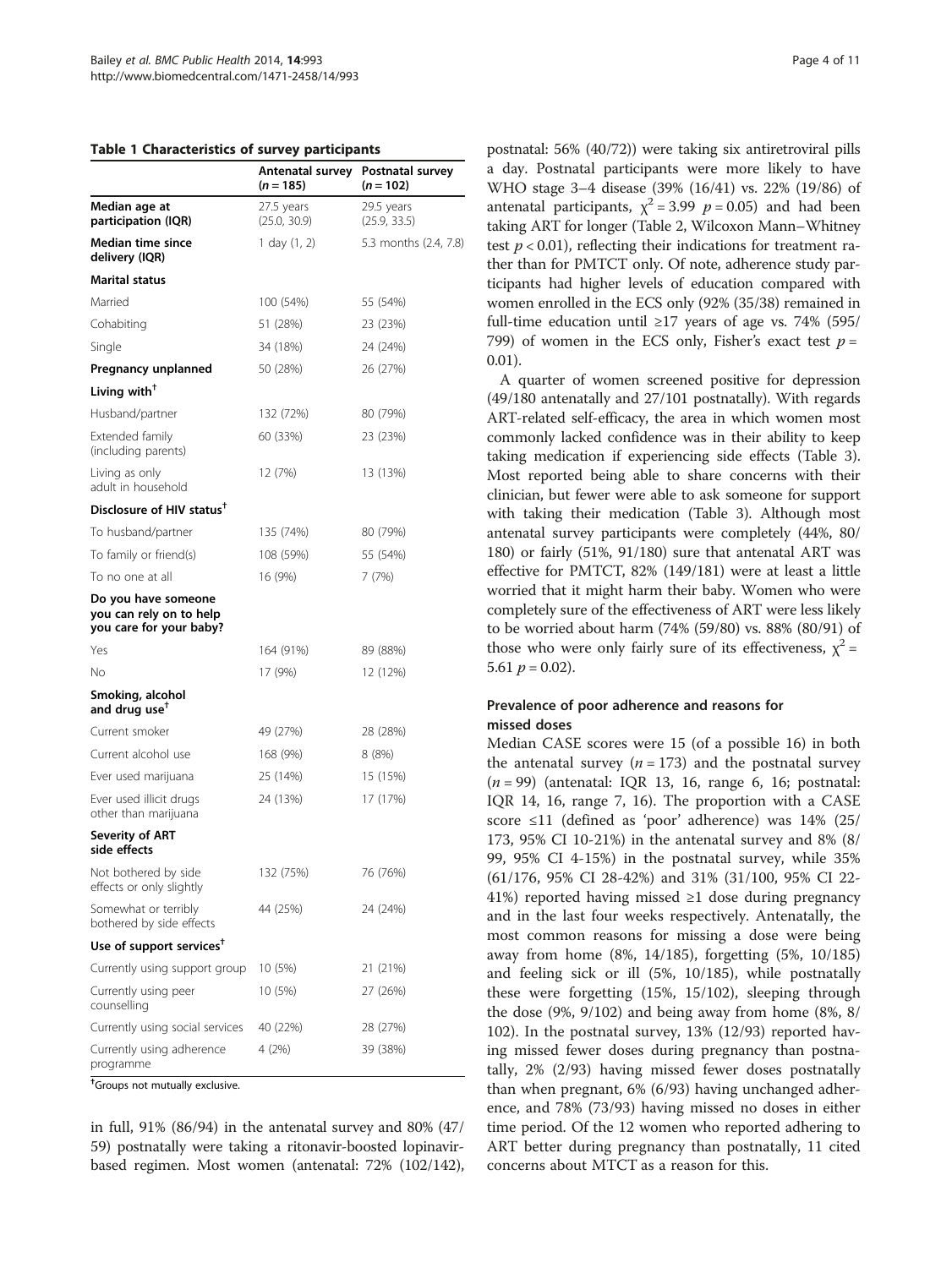|                                                          | Adherence study                 |                                 |                                   |  |
|----------------------------------------------------------|---------------------------------|---------------------------------|-----------------------------------|--|
|                                                          | Antenatal survey and ECS (n=97) | Postnatal survey and ECS (n=44) | ECS enrolment only ( $n = 1596$ ) |  |
| Age at leaving full-time education                       |                                 |                                 |                                   |  |
| $\leq$ 16 years                                          | 1(6%)                           | 2(9%)                           | 204 (26%)                         |  |
| 17 years or above                                        | 15 (94%)                        | 20 (91%)                        | 595 (74%)                         |  |
| History of injecting drug use                            |                                 |                                 |                                   |  |
| Νo                                                       | 87 (90%)                        | 35 (80%)                        | 1398 (88%)                        |  |
| Yes                                                      | 10 (10%)                        | 9(20%)                          | 191 (12%)                         |  |
| History of pregnancy termination                         |                                 |                                 |                                   |  |
| 0                                                        | 40 (45%)                        | 14 (39%)                        | 540 (41%)                         |  |
| 1                                                        | 27 (31%)                        | 8 (22%)                         | 338 (26%)                         |  |
| 2 or more                                                | 21 (24%)                        | 14 (39%)                        | 435 (33%)                         |  |
| Timing of HIV diagnosis                                  |                                 |                                 |                                   |  |
| Before pregnancy                                         | 44 (46%)                        | 23 (52%)                        | 693 (44%)                         |  |
| 1st/2nd trimesters                                       | 48 (50%)                        | 21 (48%)                        | 736 (46%)                         |  |
| 3rd trimester/intrapartum                                | 4(4%)                           | 0                               | 159 (10%)                         |  |
| Antenatal CD4 count<br>(first in pregnancy)              |                                 |                                 |                                   |  |
| $\leq$ 350 cells/mm <sup>3</sup>                         | 19 (28%)                        | 26 (76%)                        | 484 (39%)                         |  |
| >350 cells/mm <sup>3</sup>                               | 48 (72%)                        | 8 (24%)                         | 773 (61%)                         |  |
| <b>WHO</b> stage                                         |                                 |                                 |                                   |  |
| $1 - 2$                                                  | 67 (78%)                        | 25 (61%)                        | 1160 (81%)                        |  |
| $3 - 4$                                                  | 19 (22%)                        | 16 (39%)                        | 269 (19%)                         |  |
| <b>Timing of ART initiation</b>                          |                                 |                                 |                                   |  |
| Before conception                                        | 7(8%)                           | 7(17%)                          | 95 (7%)                           |  |
| 1st/2nd trimester                                        | 61 (66%)                        | 23 (56%)                        | 929 (65%)                         |  |
| 3rd trimester                                            | 25 (27%)                        | 11 (27%)                        | 402 (28%)                         |  |
| Antenatal ART regimen                                    |                                 |                                 |                                   |  |
| Mono/dual                                                | 11 (12%)                        | 3(7%)                           | 314 (22%)                         |  |
| <b>CART</b>                                              | 83 (88%)                        | 39 (93%)                        | 1139 (78%)                        |  |
| Median weeks on ART by<br>completion of adherence survey | 13.7 (IQR 11.3, 17)             | 43.7 (IQR 26.0, 54.9)           |                                   |  |

## <span id="page-4-0"></span>Table 2 Clinical characteristics and ART use among adherence study participants with matched ECS data available, and their representativeness with respect to women enrolled in the ECS

## Factors associated with poor adherence

## during pregnancy

Table [4](#page-6-0) shows factors associated with a CASE score ≤11 and with reporting ≥1 missed dose during pregnancy. Women living with their extended family (a factor correlated with youth and unplanned pregnancy) were more likely to report poor adherence, particularly if they had not disclosed their HIV status to a family member (40% (8/20) of whom had a CASE score ≤11 vs. 14% (5/37) living with family who had disclosed their status to a family member,  $p = 0.04$ ). Overall however, disclosure of HIV status to at least one other person (reported by 91% (167/183) of women) was not associated with adherence (Table [4\)](#page-6-0). Among married/cohabiting women, 83%

(124/150) had disclosed their HIV status to their partner, of whom 32% (37/116) reported missing ≥1 dose during pregnancy compared with 42% (11/26) who had not disclosed their HIV status to their partner ( $p = 0.36$ ).

There was some evidence of an association between current smoking and reporting of  $\geq 1$  missed dose during pregnancy ( $p = 0.07$ ), but not between history of illicit drug use and adherence (Table [4\)](#page-6-0). A positive depression screening test result was weakly associated with increased likelihood of reporting ≥1 missed dose (Table [4\)](#page-6-0). Adherence did not differ by whether ART was perceived as safe  $(p =$ 1.00 for ≥1 missed dose), but there was some evidence that adherence was poorer among the small group of women unsure of the effectiveness of ART for PMTCT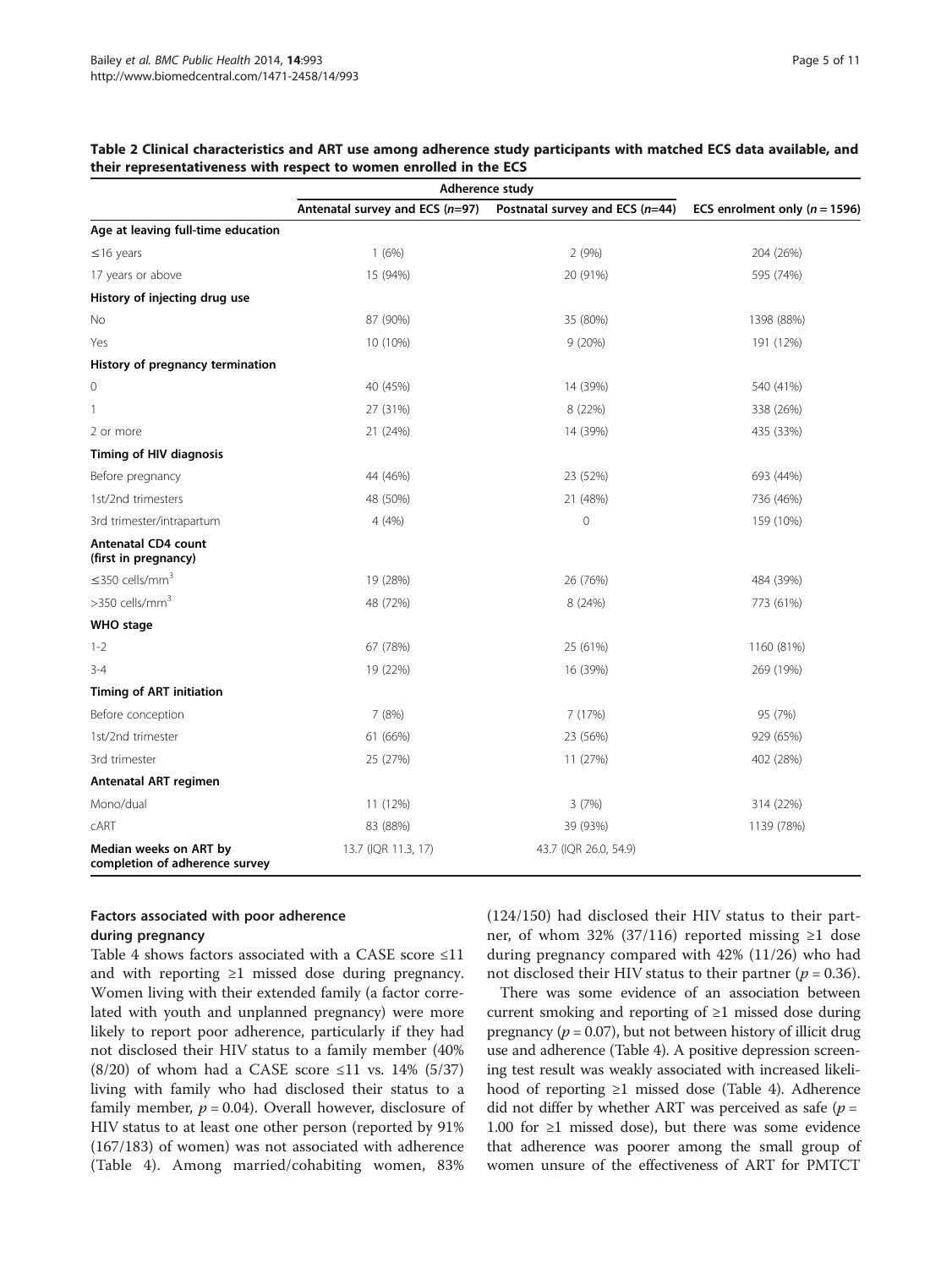## <span id="page-5-0"></span>Table 3 Measures of self-efficacy

|                                                                                 | Antenatal survey      |                                     |                 | Postnatal survey      |                                     |                 |
|---------------------------------------------------------------------------------|-----------------------|-------------------------------------|-----------------|-----------------------|-------------------------------------|-----------------|
|                                                                                 | Confident<br>could do | <b>Fairly confident</b><br>could do | Could<br>not do | Confident<br>could do | <b>Fairly confident</b><br>could do | Could<br>not do |
| <b>ART-related self-efficacy</b>                                                |                       |                                     |                 |                       |                                     |                 |
| 1. Keep taking ART if side effects interfere                                    | 40% (68/171)          | 46% (78/171)                        | 15% (25/171)    | 29% (26/89)           | 51% (45/89)                         | 20% (18/89)     |
| 2. Keep taking ART in front of people<br>unaware of your HIV status             | 43% (75/175)          | 46% (81/175)                        | 11% (19/175)    | 31% (27/88)           | 59% (52/88)                         | 10% (9/88)      |
| 3. Keep taking ART if daily routine disrupted                                   | 45% (78/173)          | 47% (81/173)                        | 8% (14/173)     | 41% (35/86)           | 57% (49/86)                         | 2% (2/86)       |
| 4. Keep taking ART if not feeling well                                          | 43% (77/178)          | 47% (83/178)                        | 10% (18/178)    | 24% (20/85)           | 62% (53/85)                         | 14% (12/85)     |
| 5. Keep attending appointments if<br>they interfere with daily activities       | 36% (54/148)          | 55% (82/148)                        | 8% (12/148)     | 45% (32/71)           | 52% (37/71)                         | 3% (2/71)       |
| Proportion reporting that they could<br>not do $\geq$ 1 of 5 ART-related items  | 20% (28/141)          |                                     |                 | 17% (11/66)           |                                     |                 |
| Help-seeking self-efficacy                                                      |                       |                                     |                 |                       |                                     |                 |
| 1. Ask clinician for more information<br>or tell them about concerns or worries | 37% (61/167)          | 56% (94/167)                        | 7% (12/167)     | 48% (41/86)           | 49% (42/86)                         | 3% (3/86)       |
| 2. Ask someone for support with<br>taking medication if needed                  | 33% (54/165)          | 47% (78/165)                        | 20% (33/165)    | 30% (26/86)           | 43% (37/86)                         | 27% (23/86)     |

(Table [4\)](#page-6-0). Women who received ZDVm were more likely to report ≥1 missed dose compared with those on cART (Table [4](#page-6-0),  $p = 0.02$ ), while those who were confident to ask their doctor for support had higher CASE scores than those who reported that they could not do this (Table [4](#page-6-0)). However, there was no difference in adherence by severity of HIV disease (13% (8/64) and 11% (2/17) of women with WHO stage 1–2 and 3–4 disease had a CASE score of ≤11 respectively,  $p = 1.00$ ; subgroup with ECS data).

## Factors associated with poor adherence in the year following delivery

Factors associated with a CASE score ≤11 or with reporting ≥1 missed dose in the last four weeks in the postnatal survey are shown in Table [5.](#page-8-0) Current smokers were more likely to report  $\geq 1$  missed dose, as were women with a history of illicit drug use and those not using a treatment adherence programme ( $p = 0.08$  for latter two factors, Table [5](#page-8-0)). Women who had not disclosed their HIV status to anyone were more likely to report having missed ≥1 dose, and there was some indication of lower ART adherence among unmarried and single women (vs. married women) and those not living with a partner (Table [5\)](#page-8-0), although small numbers limited statistical power. Women with low self-efficacy were more likely to have a CASE score ≤11, but there was no association between adherence and depression screening test result postnatally and severity of self-reported ART side effects was also not associated with adherence (Table [5](#page-8-0)). Of the subgroup with ECS data available, 36% (9/25) of women with WHO stage 1–2 disease reported having missed a dose in the last four weeks vs. 13% (2/16) of those with WHO stage 3–4 disease ( $p = 0.15$ ).

## **Discussion**

In this cross-sectional study of ART adherence in childbearing women in Ukraine, poor adherence (defined as a score of ≤11 on the CASE adherence index measure) was reported by 14% (95% CI 10-21%) of women during pregnancy and 8% (95% CI 4-15%) of women in their first year postpartum. A third of women in the antenatal survey reported missing at least one dose during pregnancy, and a similar proportion postnatally reported missing at least one dose in the preceding four weeks. Cross-study comparisons of ART adherence are problematic due to the range of assessment methods and outcomes used; a recent meta-analysis estimated that 72% of women took >80% of ART doses during pregnancy [\[20](#page-10-0)], but self-reported measures (as used in this study) are generally inflated compared with more objective measures [\[35-37](#page-10-0)]. Despite fairly high levels of adherence in our study, most women (>80%) were worried about the safety of antenatal ART, a quarter screened positive for depression, and one in four reported being somewhat or terribly bothered by ART side effects. Unmet need for support may impact on the sustainability of ART adherence beyond pregnancy and the first year following delivery.

Levels of adherence reported during and after pregnancy were similar, but there were important differences between the survey groups, particularly with respect to HIV disease stage, reflecting the fact that a large proportion of HIVpositive women stop ART after delivery in this setting, as they lack indications for treatment. Risk of disengagement from HIV care is high in the postnatal period, and women with risk factors for poor adherence may have been under-represented in our postnatal survey if they were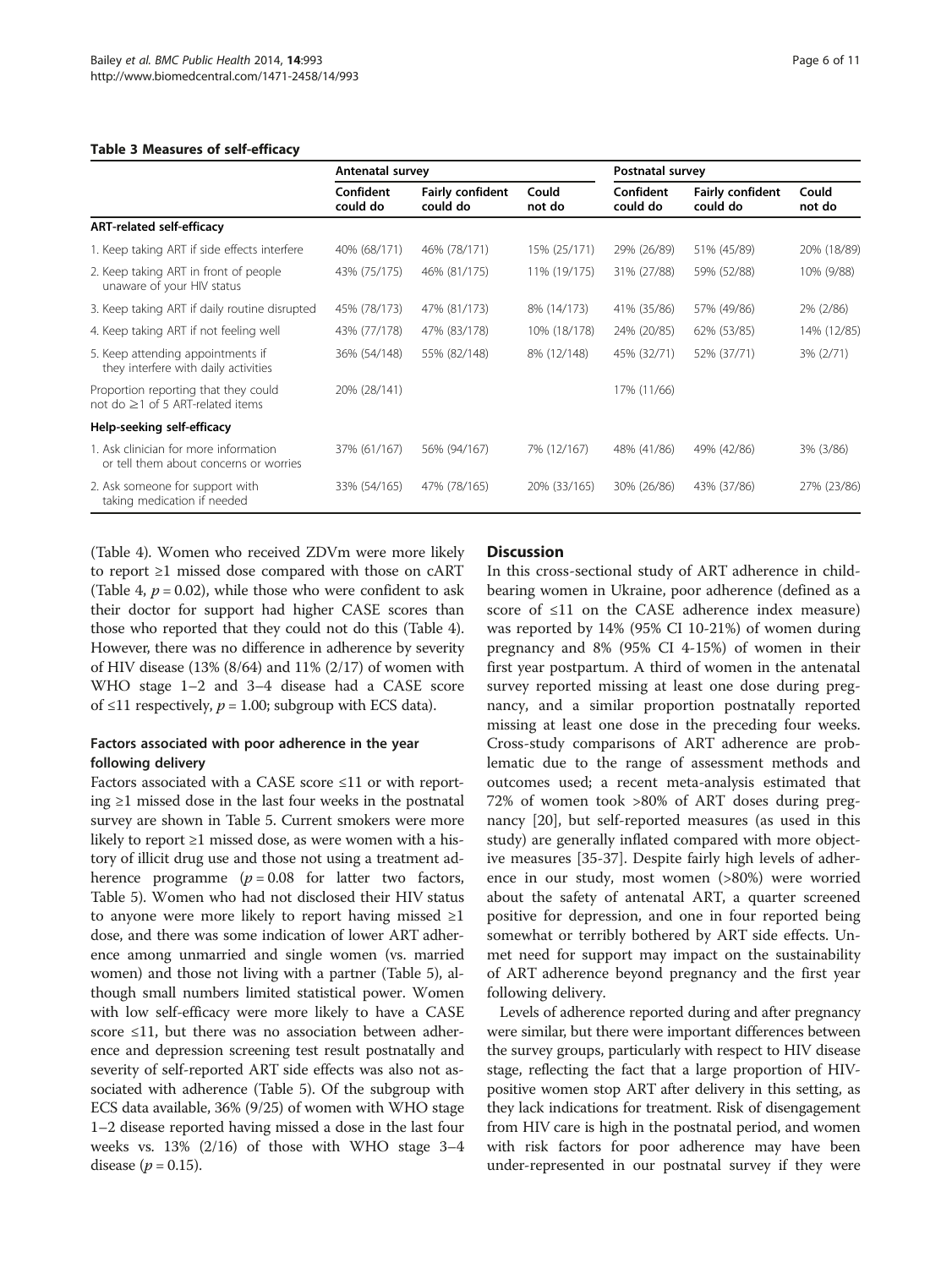## <span id="page-6-0"></span>Table 4 Factors associated with poor ART adherence during pregnancy

|                                            | CASE score ≤11<br>points (25/173) | Fisher's exact test | $\geq$ 1 missed<br>dose (61/176) | Fisher's exact test |
|--------------------------------------------|-----------------------------------|---------------------|----------------------------------|---------------------|
| Age                                        |                                   |                     |                                  |                     |
| <25 years                                  | 26% (11/42)                       | $p = 0.13$          | 52% (23/44)                      | $p = 0.03$          |
| 25-27 years                                | 10% (5/48)                        |                     | 23% (11/48)                      |                     |
| 28-30 years                                | 12% (5/41)                        |                     | 29% (12/41)                      |                     |
| $\geq$ 31 years                            | 10% (4/42)                        |                     | 35% (15/43)                      |                     |
| <b>Marital status</b>                      |                                   |                     |                                  |                     |
| Married                                    | 14% (13/93)                       | $p = 0.96$          | 34% (32/95)                      | $p = 0.83$          |
| Cohabiting                                 | 15% (7/48)                        |                     | 33% (16/48)                      |                     |
| Single                                     | 16% (5/32)                        |                     | 39% (13/33)                      |                     |
| Pregnancy planned                          |                                   |                     |                                  |                     |
| Yes                                        | 11% (13/120)                      | $p = 0.03$          | 30% (36/122)                     | $p = 0.02$          |
| No                                         | 25% (12/48)                       |                     | 49% (24/49)                      |                     |
| Lives with family                          |                                   |                     |                                  |                     |
| No                                         | 10% (12/115)                      | $p = 0.04$          | 29% (34/117)                     | $p = 0.04$          |
| Yes                                        | 23% (13/57)                       |                     | 46% (26/57)                      |                     |
| Lives with partner                         |                                   |                     |                                  |                     |
| No                                         | 18% (9/49)                        | $p = 0.47$          | 45% (22/49)                      | $p = 0.08$          |
| Yes                                        | 13% (16/123)                      |                     | 30% (38/125)                     |                     |
| Disclosed HIV status to anyone             |                                   |                     |                                  |                     |
| No                                         | 20% (3/15)                        | $p = 0.46$          | 38% (6/16)                       | $p = 0.79$          |
| Yes                                        | 14% (22/157)                      |                     | 35% (55/159)                     |                     |
| <b>Current smoker</b>                      |                                   |                     |                                  |                     |
| No                                         | 14% (18/127)                      | $p = 1.00$          | 30% (39/129)                     | $p = 0.07$          |
| Yes                                        | 14% (6/44)                        |                     | 47% (21/45)                      |                     |
| History of drug use (other than marijuana) |                                   |                     |                                  |                     |
| No                                         | 14% (21/146)                      | $p = 1.00$          | 35% (52/149)                     | $p = 1.00$          |
| Yes                                        | 14% (3/21)                        |                     | 33% (7/21)                       |                     |
| Self-efficacy score                        |                                   |                     |                                  |                     |
| $\geq$ 5 (higher self-efficacy)            | 12% (13/107)                      | $p = 0.22$          | 28% (30/108)                     | $p = 0.04$          |
| <5 (lower self-efficacy)                   | 22% (6/27)                        |                     | 50% (14/28)                      |                     |
| Positive depression screen                 |                                   |                     |                                  |                     |
| No                                         | 13% (16/124)                      | $p = 0.33$          | 31% (39/125)                     | $p = 0.08$          |
| Yes                                        | 20% (9/46)                        |                     | 46% (22/48)                      |                     |
| Can you ask doctor for support?            |                                   |                     |                                  |                     |
| Certain/fairly certain                     | 14% (21/155)                      | $p = 0.06$          | 33% (52/156)                     | $p = 0.34$          |
| Cannot do                                  | 36% (4/11)                        |                     | 50% (6/12)                       |                     |
| <b>Antenatal ART</b>                       |                                   |                     |                                  |                     |
| Zidovudine monotherapy                     | 29% (4/14)                        | $p = 0.23$          | 64% (9/14)                       | $p = 0.02$          |
| cART                                       | 13% (19/141)                      |                     | 31% (44/143)                     |                     |
| Severity of ART side effects               |                                   |                     |                                  |                     |
| Not bothered or only slightly              | 14% (18/126)                      | $p = 0.81$          | 33% (42/127)                     | $p = 0.71$          |
| Somewhat or terribly bothered              | 16% (7/43)                        |                     | 37% (16/43)                      |                     |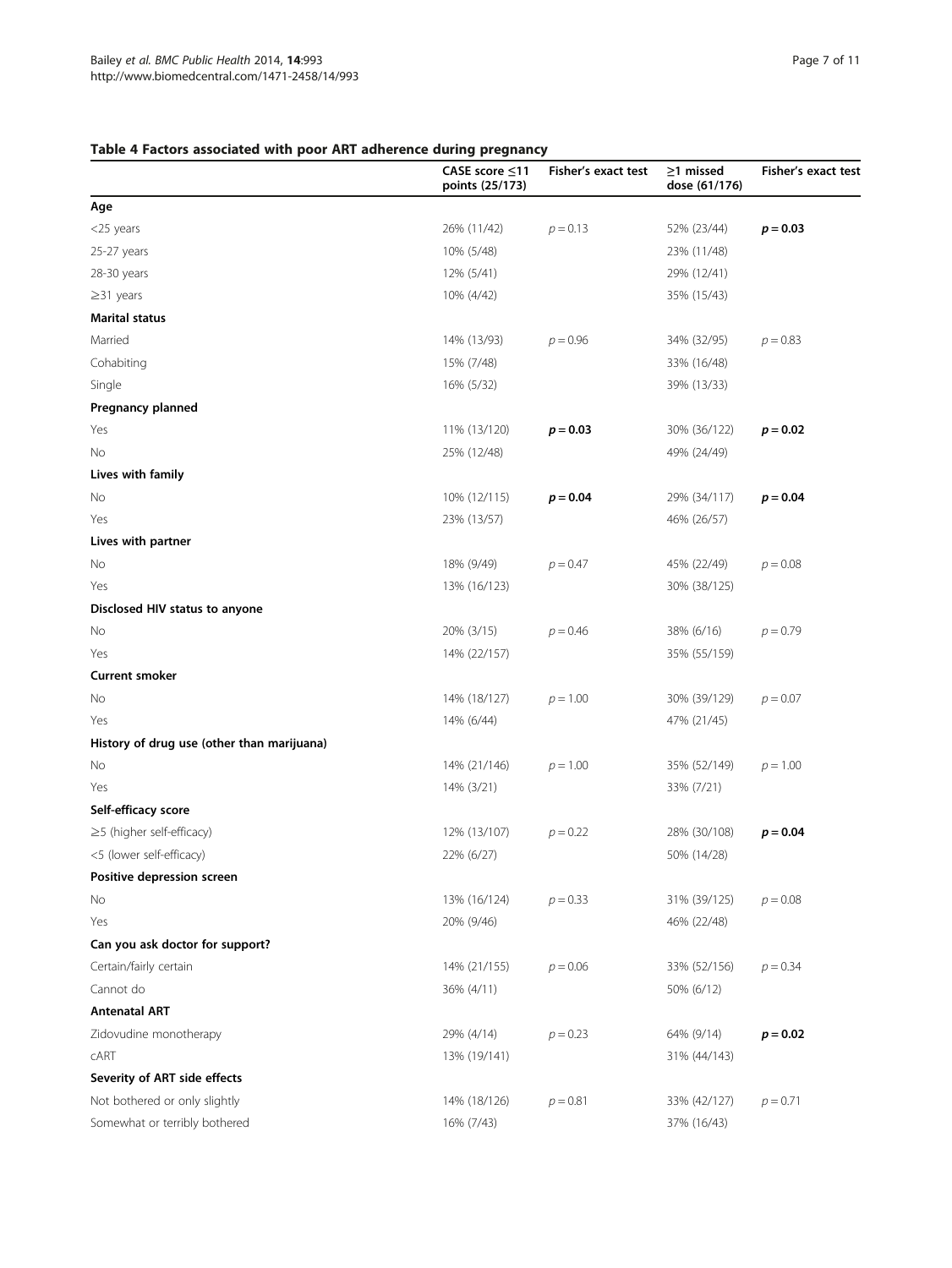| Knowledge of whether antenatal ART is effective for PMTCT |              |            |              |            |
|-----------------------------------------------------------|--------------|------------|--------------|------------|
| Completely or fairly sure that it is effective            | 12% (20/162) | $p = 0.10$ | 33% (54/165) | $p = 0.17$ |
| Unsure that it is effective                               | 33% (3/9)    |            | 56% (5/9)    |            |

Table 4 Factors associated with poor ART adherence during pregnancy (Continued)

p values ≤0.5 are indicated in bold.

also more likely to disengage from care after delivery. We therefore could not make meaningful comparisons of adherence between the two time periods. Women receiving antenatal ZDVm reported poorer adherence overall than those receiving cART, possibly because ZDVm is used preferentially among women with indicators of social disadvantage [[5\]](#page-9-0), and because women initiating cART may receive more intensive adherence counselling. ZDVm (WHO Option A) is no longer recommended by the WHO for PMTCT [[38](#page-10-0)]; the shift in international guidelines towards lifelong cART for all pregnant HIV-positive women (WHO Option B+) [\[38\]](#page-10-0) underscores the importance of adherence support continuing postpartum for the success of future treatment programmes [[39](#page-10-0)]. Of note, a minority (12/93) of postnatal respondents reported a decline in adherence following delivery but only two reported an improvement. We were therefore not able to rule out poorer levels of adherence postpartum, as has been reported elsewhere [[13,14,21-23\]](#page-10-0).

Poor adherence during pregnancy was more commonly reported among women living with their extended family, women not living with a partner, younger women and those with an unplanned pregnancy (factors which were inter-related). Lack of financial support from a partner has been associated with poor ART adherence among women in South Africa [\[40](#page-10-0)], and younger age with increased risk of poor ART adherence and/or poor virological outcomes in the UK and North America [\[41-43\]](#page-10-0), including among pregnant and postpartum women [\[16,17](#page-10-0)]. Our findings on the association between poor adherence and lack of disclosure to family members among the sub-group of women living with their extended family highlight the importance of providing support for disclosure within the household. Of note, 1 in 10 women reported being unable to take ART in front of someone who was unaware of their HIV status.

Women with other specific poor health behaviours were more likely to report poor adherence. This included current smokers, who were more likely to report having missed a dose (statistically significant only postnatally), and are a generally less affluent group [[44](#page-10-0)]. There was some evidence of an association between history of drug use and poor ART adherence postnatally but not during pregnancy in our study. IDUs engaged with PMTCT interventions (and particularly those having taken antenatal ART for  $\geq 4$  weeks – an inclusion criteria for this study) may be a select group better

able to adhere than those receiving ART for their own health postnatally.

Lower ART-related self-efficacy was associated with self-report of ≥1 missed dose during pregnancy and a CASE score  $\leq$ 11 postnatally. Women with a positive depression screening test were also slightly less likely to report complete antenatal adherence ( $p = 0.08$ ). Cognitivebehavioural interventions to increase self-efficacy have been associated with reduced depressive symptoms, increases in CD4 count and decreases in viral load among HIV-positive women in the US [[45,46\]](#page-10-0), and are a potential area for intervention in this population. CASE scores ≤11 were more common antenatally among women not confident to seek information and support from their doctor. The time needed to build a positive, trusting relationship with a healthcare provider, of potential importance to adherence behaviours [\[47,48\]](#page-10-0), is limited before initiating ART during pregnancy. Pregnant women have specific counselling needs regarding ART preparedness – e.g. the exacerbation of side effects by physical changes during pregnancy [[14](#page-10-0)] – and our results highlight areas for improvement, particularly around the risks and benefits of ART. As the number of HIV-positive pregnant women in Ukraine increases and ART coverage expands [\[3,5\]](#page-9-0), strategies are needed to ensure sustainable delivery of highquality counselling. Support services were most commonly used in our sample after delivery, suggesting that access could be improved in pregnancy. Women using treatment adherence programmes were more likely to report good adherence postnatally, but further work is needed to assess the impact of these programmes in specific groups.

This study is limited by its use of a self-report adherence measure which, while shown to be associated with virological response [[27-29\]](#page-10-0), is likely to over-estimate actual levels of adherence. The sample size of the surveys and the lack of variability in CASE scores limited statistical power to detect differences in ART adherence by maternal characteristics, particularly postpartum, as the proportion of women eligible to continue ART after delivery and their long follow-up intervals and loss to follow-up [\[24\]](#page-10-0) restricted the number of women eligible and available to participate. The trends in characteristics of participants who reported  $\geq 1$ missed dose (the more sensitive of the two outcome measures studied) were broadly similar to those with a CASE score  $\leq$ 11 points in the antenatal survey, with the exception of smokers and those not living with a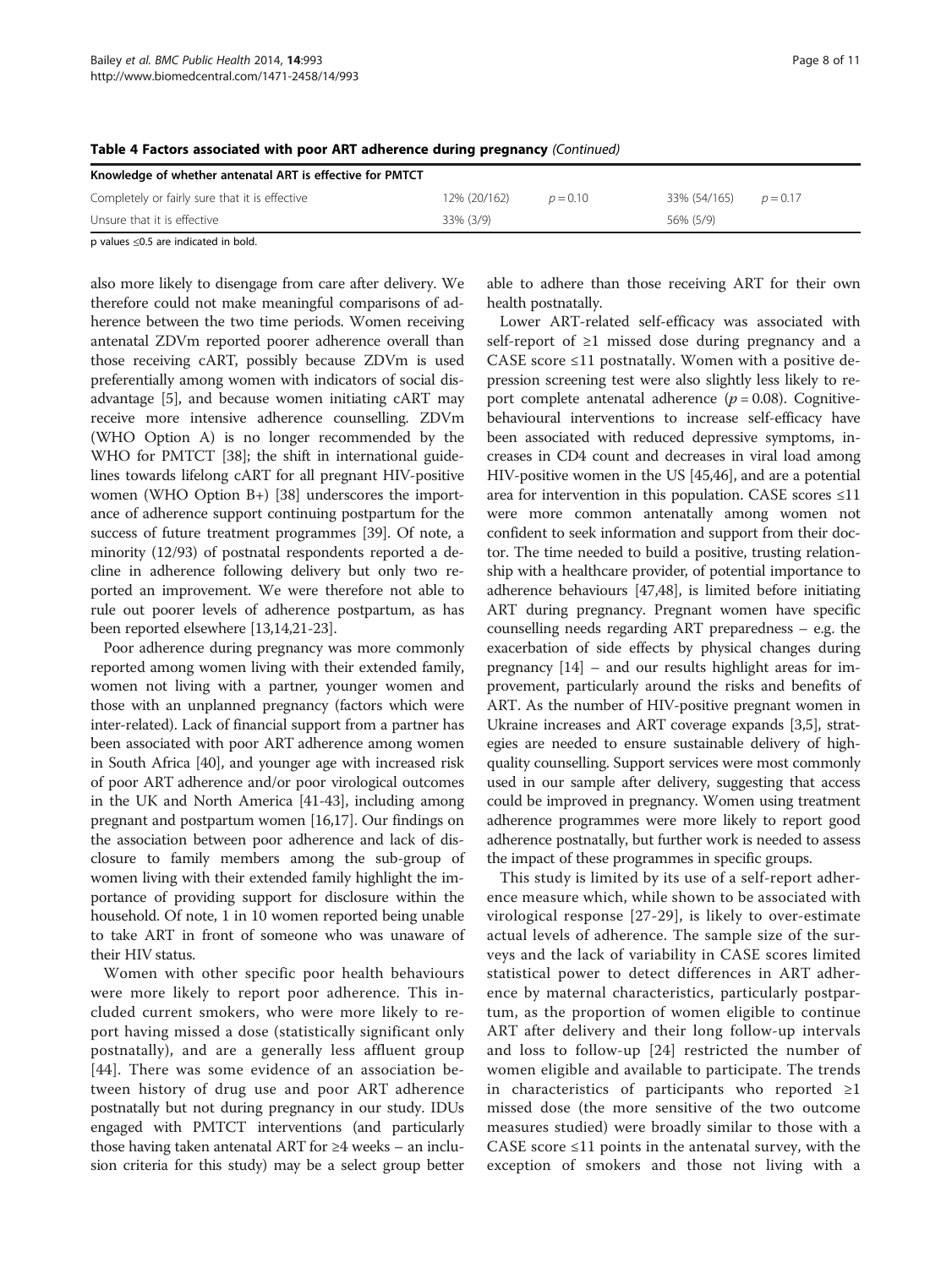|                                            | CASE score ≤11<br>points (8/99) | Fisher's exact test | $\geq$ 1 missed<br>dose (31/100) | Fisher's exact test |
|--------------------------------------------|---------------------------------|---------------------|----------------------------------|---------------------|
| Age                                        |                                 |                     |                                  |                     |
| <25 years                                  | 9% (2/22)                       | $p = 0.95$          | 23% (5/22)                       | $p = 0.37$          |
| 25-27 years                                | 7% (1/15)                       |                     | 19% (3/16)                       |                     |
| 28-30 years                                | 5% (1/21)                       |                     | 29% (6/21)                       |                     |
| $\geq$ 31 years                            | 10% (4/40)                      |                     | 40% (16/40)                      |                     |
| <b>Marital status</b>                      |                                 |                     |                                  |                     |
| Married                                    | 6% (3/54)                       | $p = 0.13$          | 22% (12/55)                      | $p = 0.08$          |
| Cohabiting                                 | 19% (4/21)                      |                     | 38% (8/21)                       |                     |
| Single                                     | 4% (1/24)                       |                     | 46% (11/24)                      |                     |
| Lives with family                          |                                 |                     |                                  |                     |
| No                                         | 8% (6/75)                       | $p = 1.00$          | 30% (23/76)                      | $p = 0.80$          |
| Yes                                        | 9% (2/23)                       |                     | 35% (8/23)                       |                     |
| Lives with partner                         |                                 |                     |                                  |                     |
| No                                         | 10% (2/21)                      | $p = 0.68$          | 48% (10/21)                      | $p = 0.11$          |
| Yes                                        | 8% (6/77)                       |                     | 27% (21/78)                      |                     |
| Disclosed HIV status to anyone             |                                 |                     |                                  |                     |
| No                                         | 14% (1/7)                       | $p = 0.46$          | 71% (5/7)                        | $p = 0.03$          |
| Yes                                        | 8% (7/91)                       |                     | 28% (26/92)                      |                     |
| <b>Current smoker</b>                      |                                 |                     |                                  |                     |
| No                                         | 6% (4/71)                       | $p = 0.20$          | 25% (18/72)                      | $p = 0.03$          |
| Yes                                        | 15% (4/26)                      |                     | 50% (13/26)                      |                     |
| History of drug use (other than marijuana) |                                 |                     |                                  |                     |
| No                                         | 8% (6/78)                       | $p = 0.63$          | 28% (22/79)                      | $p = 0.08$          |
| Yes                                        | 12% (2/17)                      |                     | 53% (9/17)                       |                     |
| Using treatment adherence programme        |                                 |                     |                                  |                     |
| No                                         | 7% (4/60)                       | $p = 0.71$          | 38% (23/61)                      | $p = 0.08$          |
| Yes                                        | 10% (4/39)                      |                     | 21% (8/39)                       |                     |
| Self-efficacy score                        |                                 |                     |                                  |                     |
| $\geq$ 5 (higher self-efficacy)            | 5% (3/55)                       | $p = 0.05$          | 36% (20/55)                      | $p = 0.32$          |
| <5 (lower self-efficacy)                   | 27% (3/11)                      |                     | 55% (6/11)                       |                     |
| Positive depression screen                 |                                 |                     |                                  |                     |
| No                                         | 7% (5/71)                       | $p = 0.68$          | 28% (20/72)                      | $p = 0.46$          |
| Yes                                        | 11% (3/27)                      |                     | 37% (10/27)                      |                     |
| Severity of ART side effects               |                                 |                     |                                  |                     |
| Not bothered or only slightly              | 8% (6/74)                       | $p = 1.00$          | 29% (22/75)                      | $p = 0.46$          |
| Somewhat or terribly bothered              | 8% (2/24)                       |                     | 38% (9/24)                       |                     |

## <span id="page-8-0"></span>Table 5 Factors associated with poor ART adherence in the year following delivery

p values ≤0.5 are indicated in bold.

partner, for whom an increased risk of ≥1 missed dose was detected but not an increased risk of having a CASE score  $\leq 11$  points. In the postnatal survey, women not living with a partner were also at increased risk of ≥1 missed dose but not a CASE score ≤11 points, as were women who had not disclosed their HIV status to anyone, single women, those with a history of drug use, and those not using a treatment adherence programme. This partly reflects greater statistical power to detect differences by reporting of  $\geq 1$ missed dose compared with CASE score ≤11 (due to the larger number of women reaching the more sensitive cut-off), but possibly also the characteristics of women with early indications of adherence problems.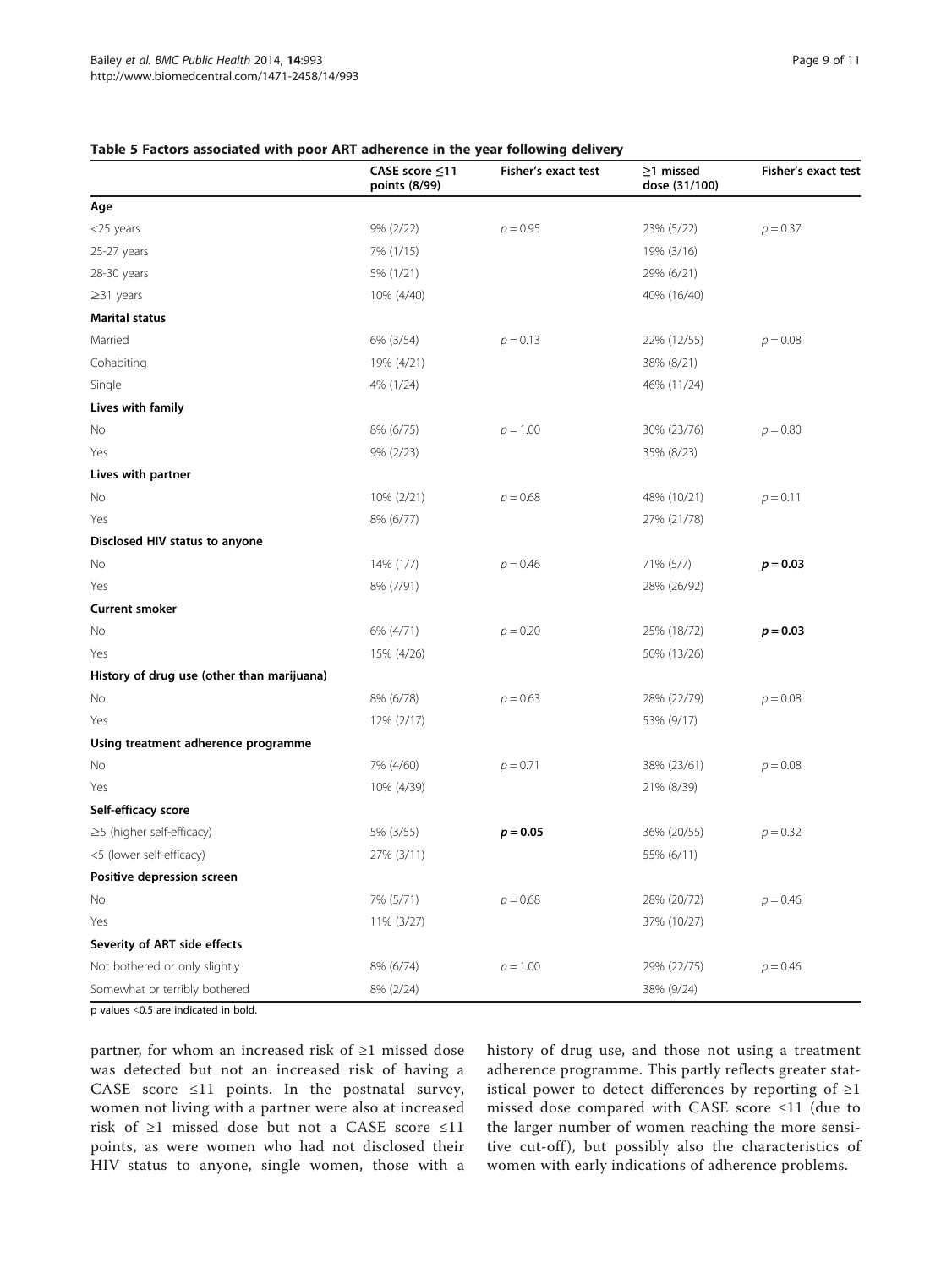<span id="page-9-0"></span>Participation rates were estimated at 39-49% of eligible women in the antenatal survey and around 75% of eligible women on ART in the postnatal survey. Importantly, some women most at risk of poor adherence may have been excluded due to our eligibility criteria (of note, survey participants were more highly educated than women enrolling only in the ECS) and we may therefore have over-estimated adherence levels in the populations of interest.

Our study design and the use of both WHO Option A and Option B strategies for women requiring ART for PMTCT precluded comparison of adherence during pregnancy and after delivery; future longitudinal studies are needed to assess changes in adherence over time in the subgroup of women who have treatment indications for their own health and continue ART postnatally.

## Conclusions

Our results highlight unmet needs for counselling and support and identify some risk groups – particularly women with markers of social vulnerability, substance users and those with low ART-related self-efficacy – who may benefit from targeted interventions to support ART adherence during pregnancy and postnatally.

#### Abbreviations

ART: Antiretroviral therapy; cART: Combination antiretroviral therapy; CASE: Case adherence support evaluation; ECS: European Collaborative Study; MTCT: Mother-to-child transmission; PMTCT: Prevention of mother-to-child transmission; WHO: World Health Organisation; ZDVm: Zidovudine monotherapy.

#### Competing interests

The authors declare that they have no competing interests.

#### Authors' contributions

HB designed the study, analysed and interpreted the data and drafted the manuscript; CTh designed the study, interpreted the data and revised the manuscript; RM designed the study and revised the manuscript; CTo interpreted the data and revised the manuscript; IS designed the study, acquired the data and revised the manuscript; MCB analysed and interpreted the data and revised the manuscript. All authors have read and approved the final manuscript.

#### Acknowledgements

The ECS has approval from the Great Ormond Street Hospital for Children NHS Trust/Institute of Child Health Research Ethics Committee and additional approval for this Adherence Study was obtained from the UCL Research Ethics Committee (3061/001). As there is no formal ethics review process in Ukraine for studies conducted within the public healthcare system, local institutional review board approval was granted by clinic directors on an individual clinic basis at each participating site (Odessa Regional Centre for HIV/AIDS, Kiev City Centre for HIV/AIDS, Donetsk Regional Centre for HIV/AIDS, Kriviy Rig City Centre for HIV/AIDS, Mykolaiv Regional Centre for HIV/AIDS and Simferopol Crimean Republic Centre for HIV/AIDS, Odessa Regional Hospital, Kiev Maternity Hospital and Simferopol Maternity Hospital).

The Ukraine European Collaborative Study Group consists of the following members: T. Pilipenko, A. Zayats, (Perinatal Prevention of AIDS Initiative, Odessa, Ukraine), Dr. S. Posokhova (Regional Hospital, Odessa, Ukraine), Dr. T. Kaleeva, Dr. Y. Barishnikova, Dr. S. Servetsky, Dr. R. Teretsenko (Odessa Regional Centre for HIV/AIDS, Ukraine), Dr. A. Stelmah, Dr. G. Kiseleva, Dr. E. Dotsenko, Dr. O. A. Zalata (Crimean Republic Centre for HIV/AIDS, Ukraine), Dr. S. Solokha, Dr. M. P. Grazhdanov, Dr. E. Kulakovskaya (Donetsk Regional Centre for HIV/AIDS, Ukraine), Dr. N. Bashkatova, Dr. V. Gigil (Mariupol AIDS Center, Ukraine), Dr. I. Raus, Dr. O. V. Yurchenko, Dr. I. Adeyanova (Kiev City

Centre for HIV/AIDS, Ukraine), Dr. Z Ruban, Dr. O Govorun, Dr. O Ostrovskaya, Dr. I Kochergina, (Mikolaiv Regional Centre for HIV/AIDS, Ukraine), Dr. L Kvasha, Dr. G Kruglenko, Dr. N. Primak (Kriviy Rig City Center for HIV/AIDS, Ukraine). The ECS is part of EuroCoord.

REDCap (Research Electronic Data Capture), used for this study, is a secure, web-based application designed to support data capture for research studies, providing: 1) an intuitive interface for validated data entry; 2) audit trails for tracking data manipulation and export procedures; 3) automated export procedures for seamless data downloads to common statistical packages; and 4) procedures for importing data from external sources [[34](#page-10-0)]. Heather Bailey was supported by a Medical Research Council (MRC) Doctoral Training Account PhD Studentship. Claire Townsend was funded by the WellChild Trust through a Research Training Fellowship. Claire Thorne held a Wellcome Trust Research Career Development Fellowship 2007–2012, which provided support for the adherence surveys (grant number 081082) and the nested postnatal survey. The ECS receives funding from the EU Seventh Framework Programme (FP7/2007-2013) under EuroCoord grant agreement n° 260694. Some of this work was undertaken at GOSH/UCL Institute of Child Health which received a proportion of funding from the UK Department of Health's NIHR Biomedical Research Centres funding scheme. Funders were not involved in the study design, execution or analysis or the decision to submit the manuscript for publication, and the authors maintain full control of all primary data.

These findings were previously presented at the 7th International AIDS Society Conference on HIV Pathogenesis, Treatment and Prevention, 30 June – 3 July 2013, Kuala Lumpur, Malaysia (Abstract TUPE295).

### Author details

<sup>1</sup> Population Policy and Practice Programme, UCL Institute of Child Health, University College London, 30 Guilford Street, London WC1N 1EH, UK. 2 Perinatal Prevention of AIDS Initiative, Odessa, Ukraine.

#### Received: 27 February 2014 Accepted: 18 September 2014 Published: 24 September 2014

#### References

- 1. WHO, UNAIDS, UNICEF: Global HIV/AIDS Response. Epidemic Update and Health Sector Progress towards Universal Access. Progress Report 2011. 2011.
- 2. UNAIDS: UNAIDS report on the global AIDS epidemic 2013. 2013. Available at [http://www.unaids.org/en/media/unaids/contentassets/](http://www.unaids.org/en/media/unaids/contentassets/documents/epidemiology/2013/gr2013/UNAIDS_Global_Report_2013_en.pdf) [documents/epidemiology/2013/gr2013/UNAIDS\\_Global\\_Report\\_2013\\_en.](http://www.unaids.org/en/media/unaids/contentassets/documents/epidemiology/2013/gr2013/UNAIDS_Global_Report_2013_en.pdf) [pdf](http://www.unaids.org/en/media/unaids/contentassets/documents/epidemiology/2013/gr2013/UNAIDS_Global_Report_2013_en.pdf) (accessed September 2014).
- 3. Ministry of Health of Ukraine: Ukraine Harmonized AIDS Response Progress Report. Reporting Period: January 2010 - December 2011. Kiev, Ukraine: Ministry of Health of Ukraine; 2012.
- 4. WHO: Antiretroviral Drugs for Treating Pregnant Women and Preventing HIV Infection in Their Infants: Recommendations for a Public Health Approach. 2010 Version. Geneva, Switzerland: World Health Organization; 2010.
- 5. Bailey H, Townsend CL, Semenenko I, Malyuta R, Cortina-Borja M, Thorne C, Ukraine European Collaborative Study Group in E: Impact of expanded access to combination antiretroviral therapy in pregnancy: results from a cohort study in Ukraine. Bull World Health Organ 2013, 91(7):491–500.
- 6. Ministry of Health of Ukraine: Ukraine: National Report on Monitoring Progress Towards the UNGASS Declaration of Commitment on HIV/AIDS, January 2008-December 2009. Kiev: Ministry of Health of Ukraine; 2010.
- 7. Gross R, Yip B, Lo Re V III, Wood E, Alexander CS, Harrigan PR, Bangsberg DR, Montaner JSG, Hogg RS: A simple dynamic measure of antiretroviral therapy adherence predicts failure to maintain HIV-1 suppression. J Infect Dis 2006, 194:1108–1114.
- 8. Lima VD, Harrigan R, Murray M, Moore DM, Wood E, Hogg RS, Montaner JSG: Differential impact of adherence on long-term treatment response among naive HIV-infected individuals. AIDS 2008, 22:2371–2380.
- 9. Lima VD, Harrigan R, Bangsberg DR, Hogg RS, Gross R, Yip B, Montaner JSG: The combined effect of modern highly active antiretroviral therapy regimens and adherence on mortality over time. J Acquir Immune Defic Syndr 2009, 50(5):529–536.
- 10. Warszawski J, Tubiana R, Le Chenadec J, Blanche S, Teglas JP, Dollfus C, Faye A, Burgard M, Rouzioux C, Mandelbrot L, ANRS French Perinatal Cohort: Mother-to-child HIV transmission despite antiretroviral therapy in the ANRS french perinatal cohort. AIDS 2008, 22(2):289–299.